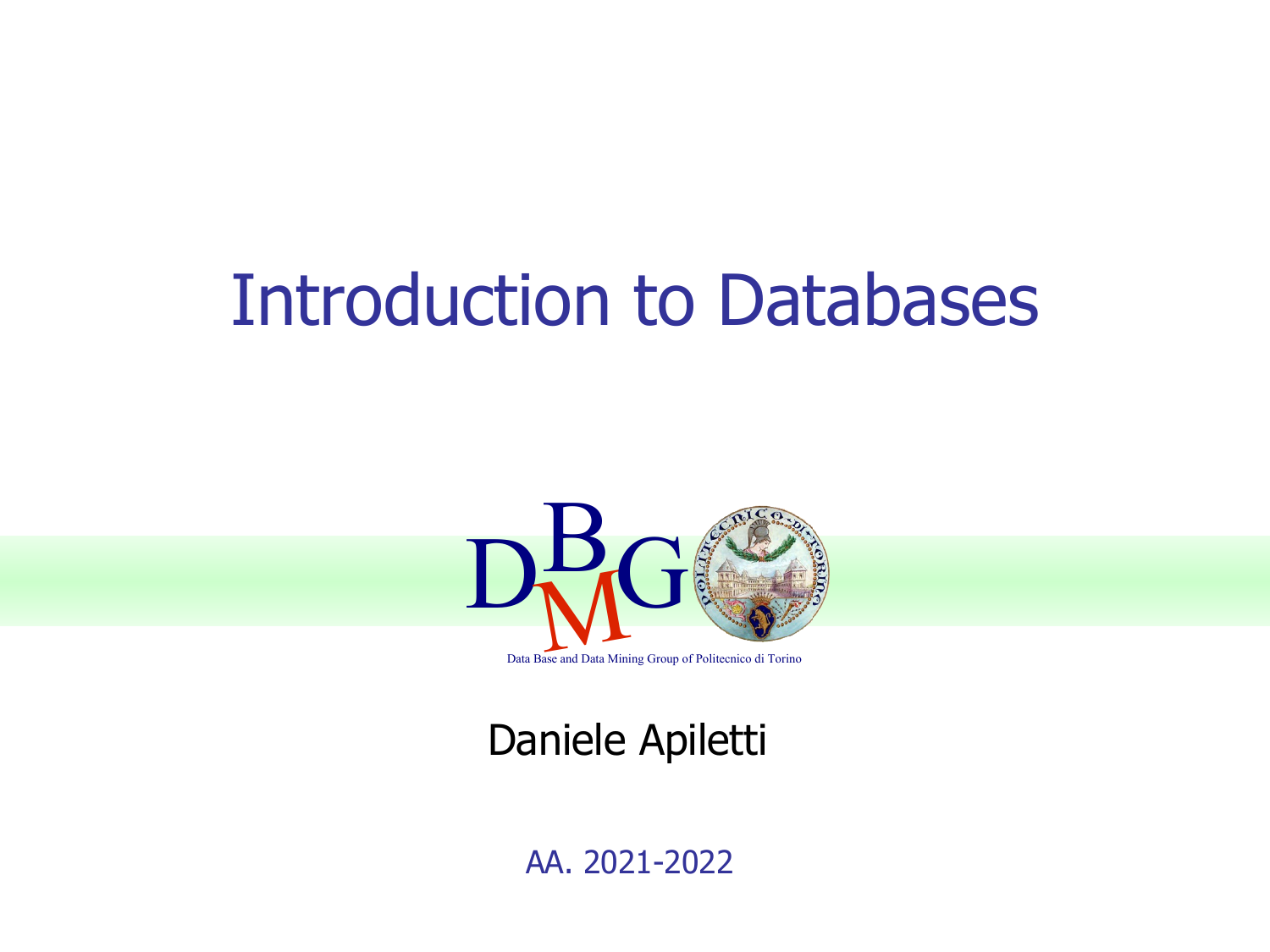

### Professors

- Professor: Daniele Apiletti Department of Control and Computer Engineering
- Assistant lecturers: Simone Monaco, Jacopo Fior contact: name.surname@polito.it

### ■ How to get in touch, beyond the classroom

#### [piazza.com/polito.it/spring2022/01rkwlm](https://piazza.com/polito.it/spring2022/01rkwlm)

We'll be conducting all class-related discussion here this term. The quicker you begin asking questions on Piazza (rather than via emails), the quicker you'll benefit from the collective knowledge of your classmates and instructors. We encourage you to ask questions when you're struggling to understand a concept—you can even do so anonymously.

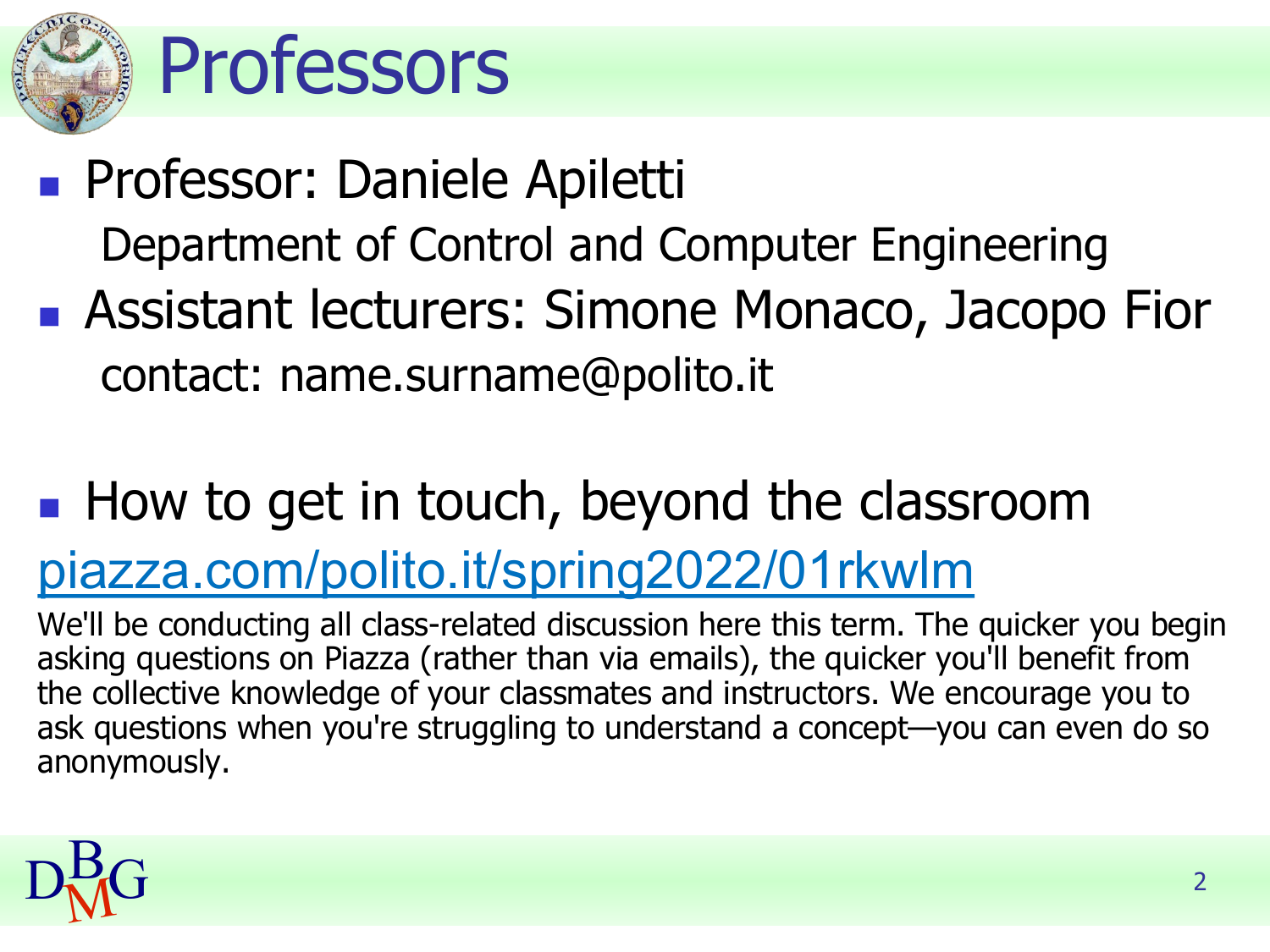# Organization of the course

- **Lab** practices start on **April 1**<sup>st</sup>, 2022
- **Lectures on site + online streaming + recordings**
- Changes announced on Teaching Portal

| <b>Type</b> | Day of the week | Time        | Classroom |
|-------------|-----------------|-------------|-----------|
| Lecture     | Monday          | 13:00-16:00 | Room R1   |
| Lecture     | Wednesday       | 8:30-11:30  | Room R4   |
| Lab         | Friday          | 8:30-10:00  | Laib1     |
| Lab         | Friday          | 10:00-11:30 | Laib1     |

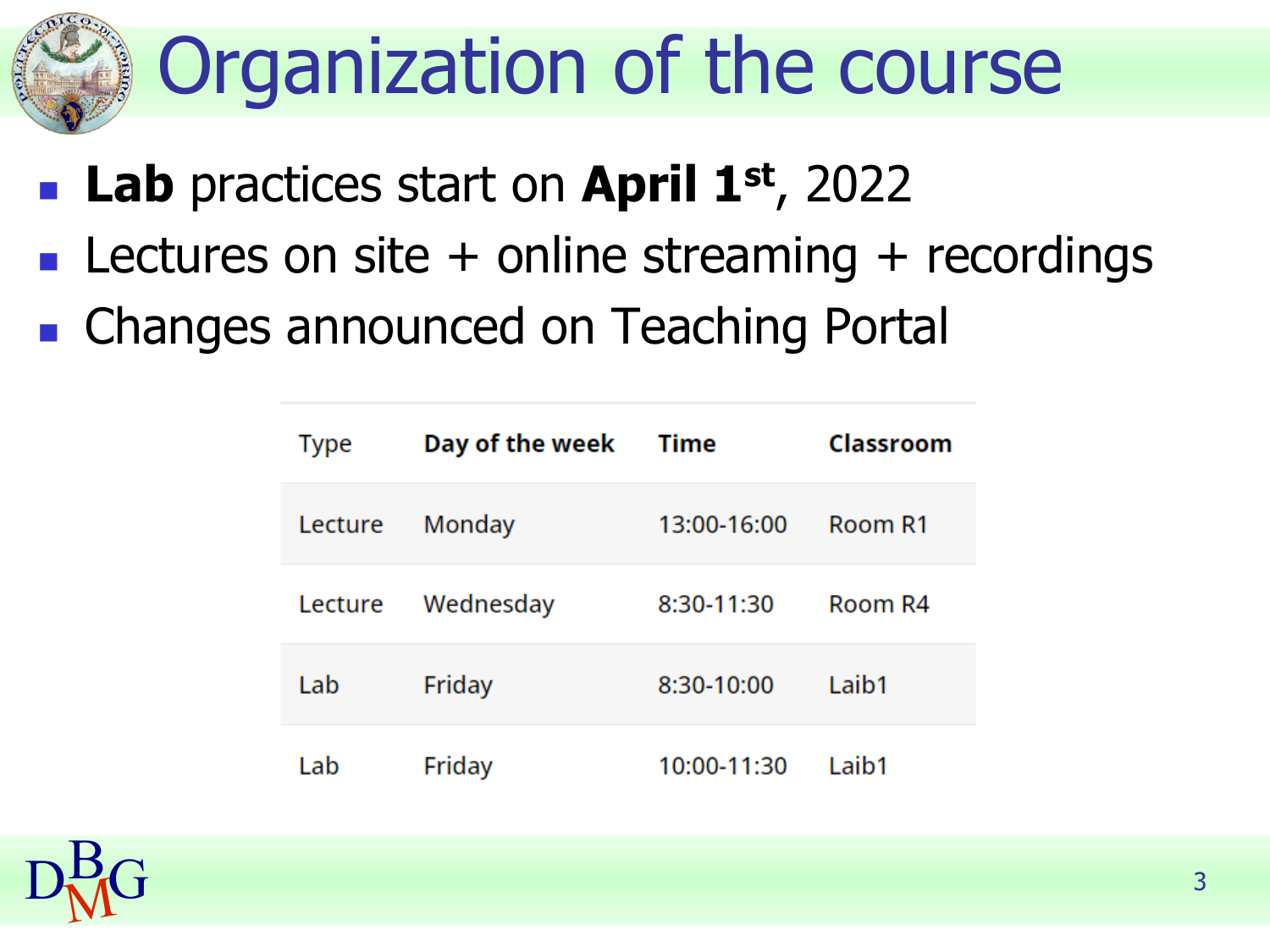# Objectives of the course

- The study of the relational data model
- The study of query languages for relational databases
	- Relational algebra, a procedural language
	- SQL language, with declarative and procedural features, for queries and updates
- The study of database design methodologies
- The study of active database systems and SQL statements for trigger definition
- The development of web-based applications for database querying and management
	- HTML, Python

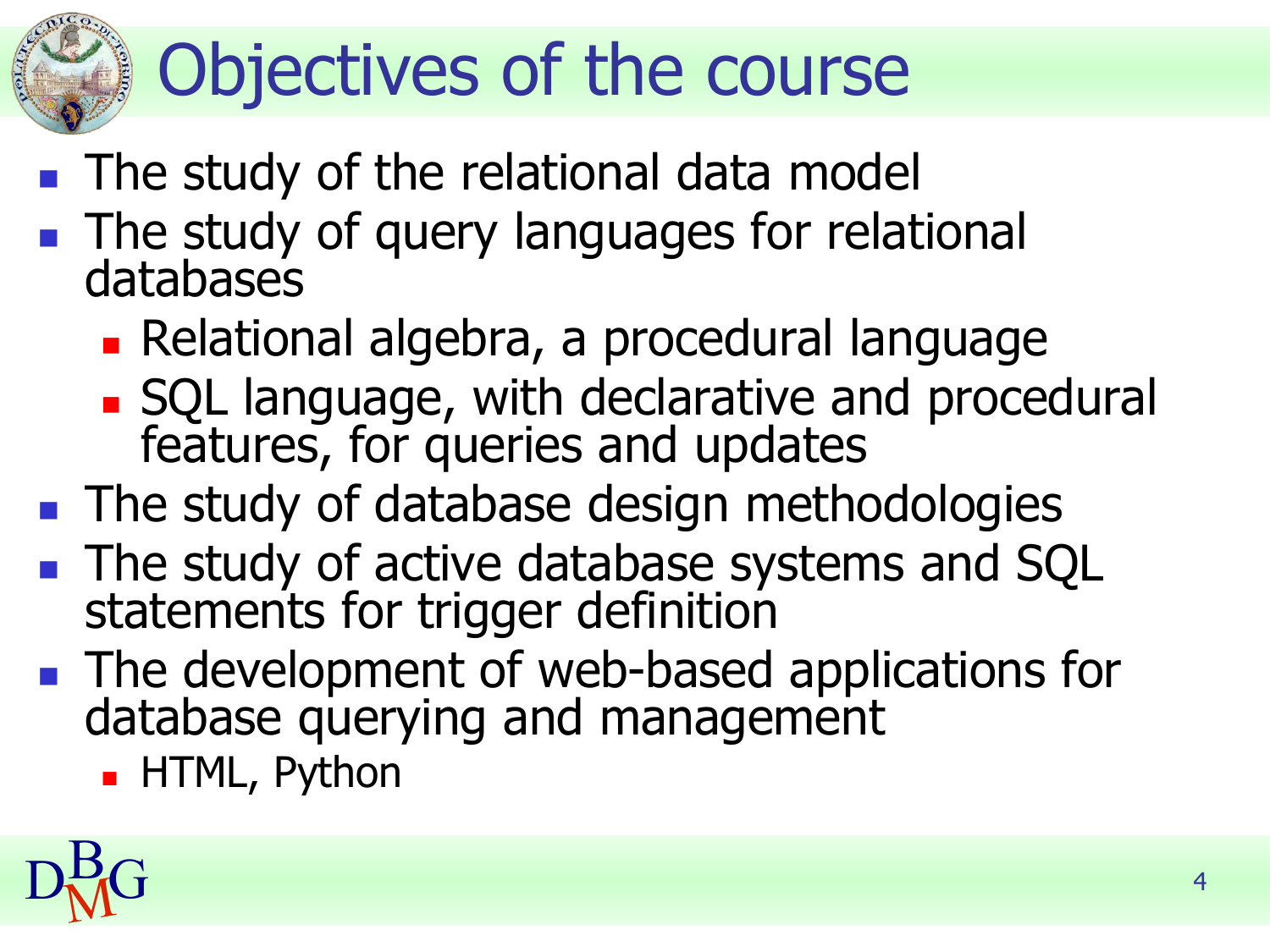

#### ■ Course web site

- **I** [https://dbdmg.polito.it/dbdmg\\_web/index.php/20](https://dbdmg.polito.it/dbdmg_web/index.php/2022/02/24/introduction-data-bases/) 22/02/24/introduction-data-bases/
- Slides
- Exercises
- Laboratory practices
- Homeworks

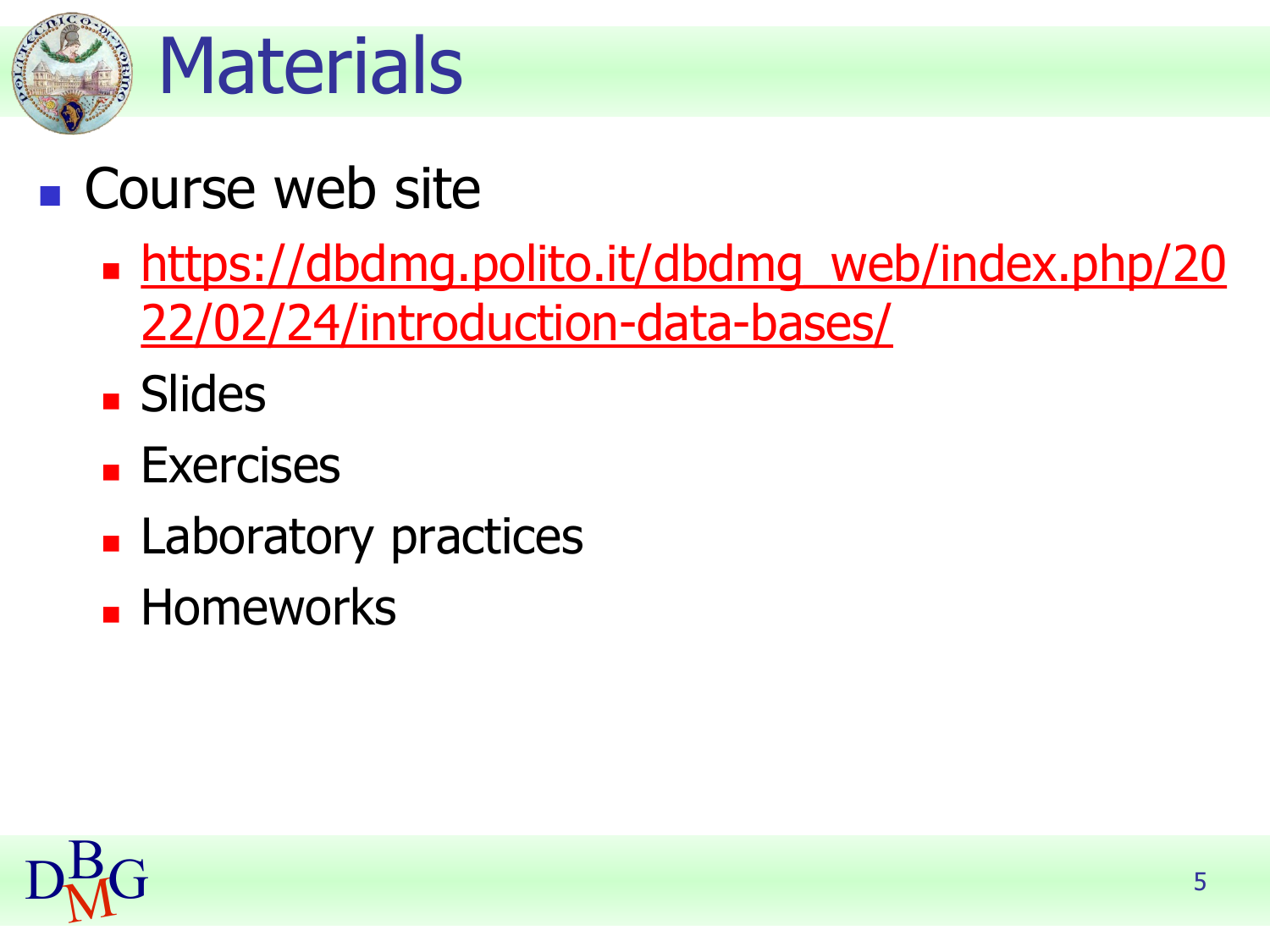

- $\blacksquare$  The exam is described in the official course information sheet
- On site, Exam platform, your notebook

[https://didattica.polito.it/pls/portal30/gap.pkg\\_guide.viewGap?p\\_cod\\_ins=0](https://didattica.polito.it/pls/portal30/gap.pkg_guide.viewGap?p_cod_ins=01RKWLM&p_a_acc=2022&p_header=S&p_lang=EN&multi=N) 1RKWLM&p\_a\_acc=2022&p\_header=S&p\_lang=EN&multi=N

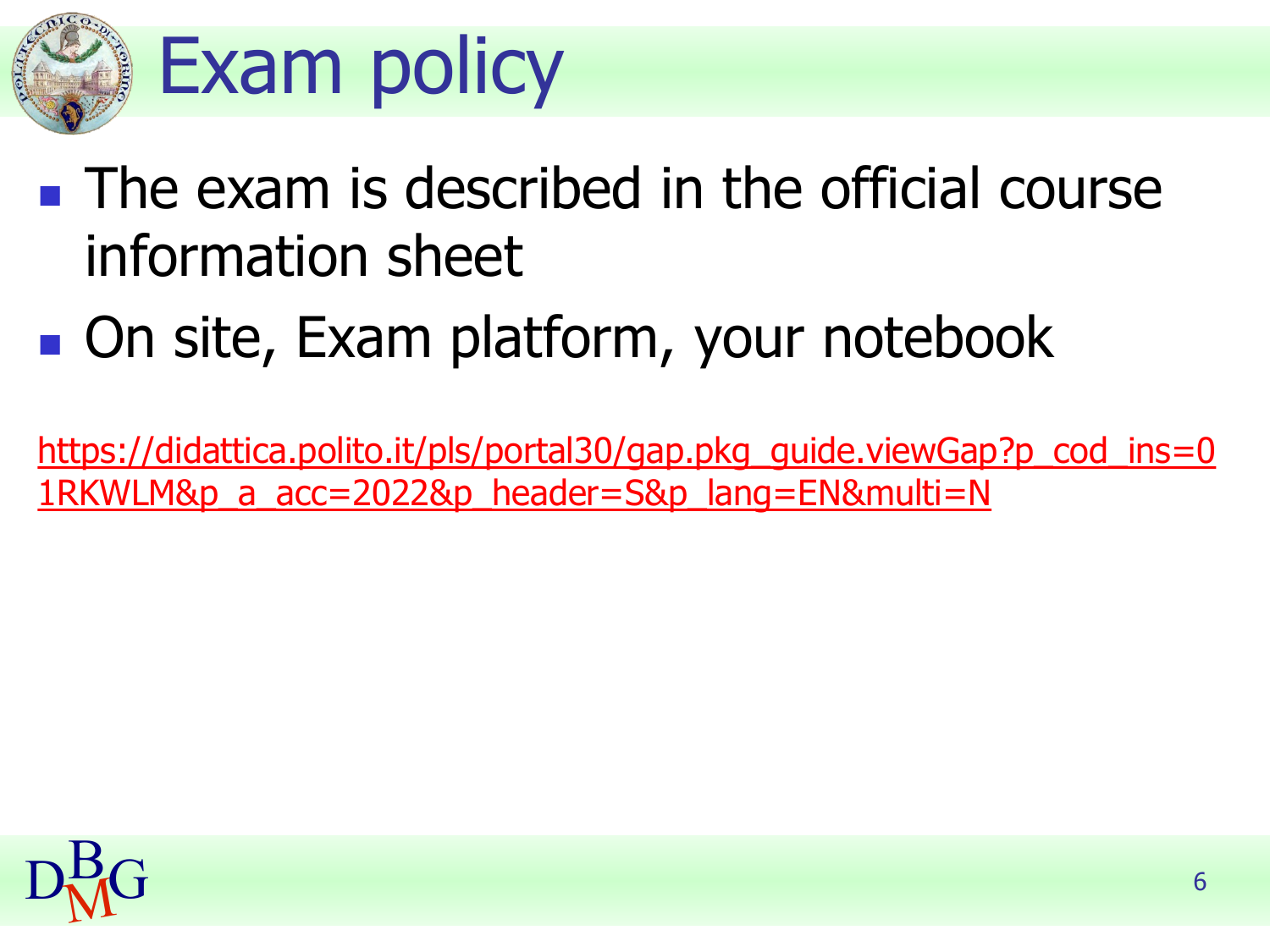

## Homework

- 4 **optional** homeworks to be delivered during the course
- 2 extra points max overall
- Such extra points will be valid until the exam session of February 2023 (included)
- Only if exam is passed

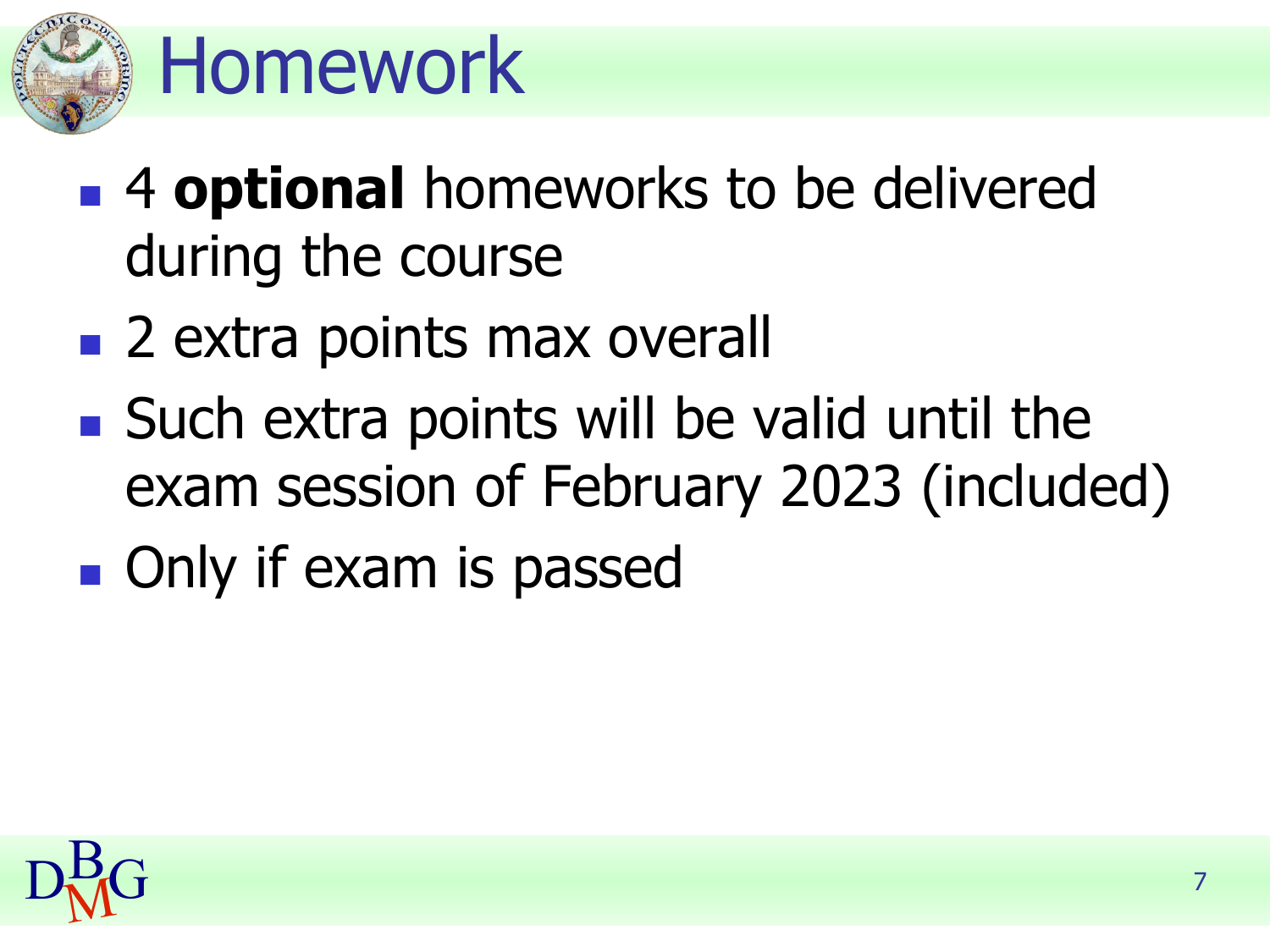# Homework discussion

- Students who have delivered the homework exercises could be contacted to discuss the uploaded documentation
- The homework exercises will be checked with a few students (selected randomly)
- Refer to Simone Monaco